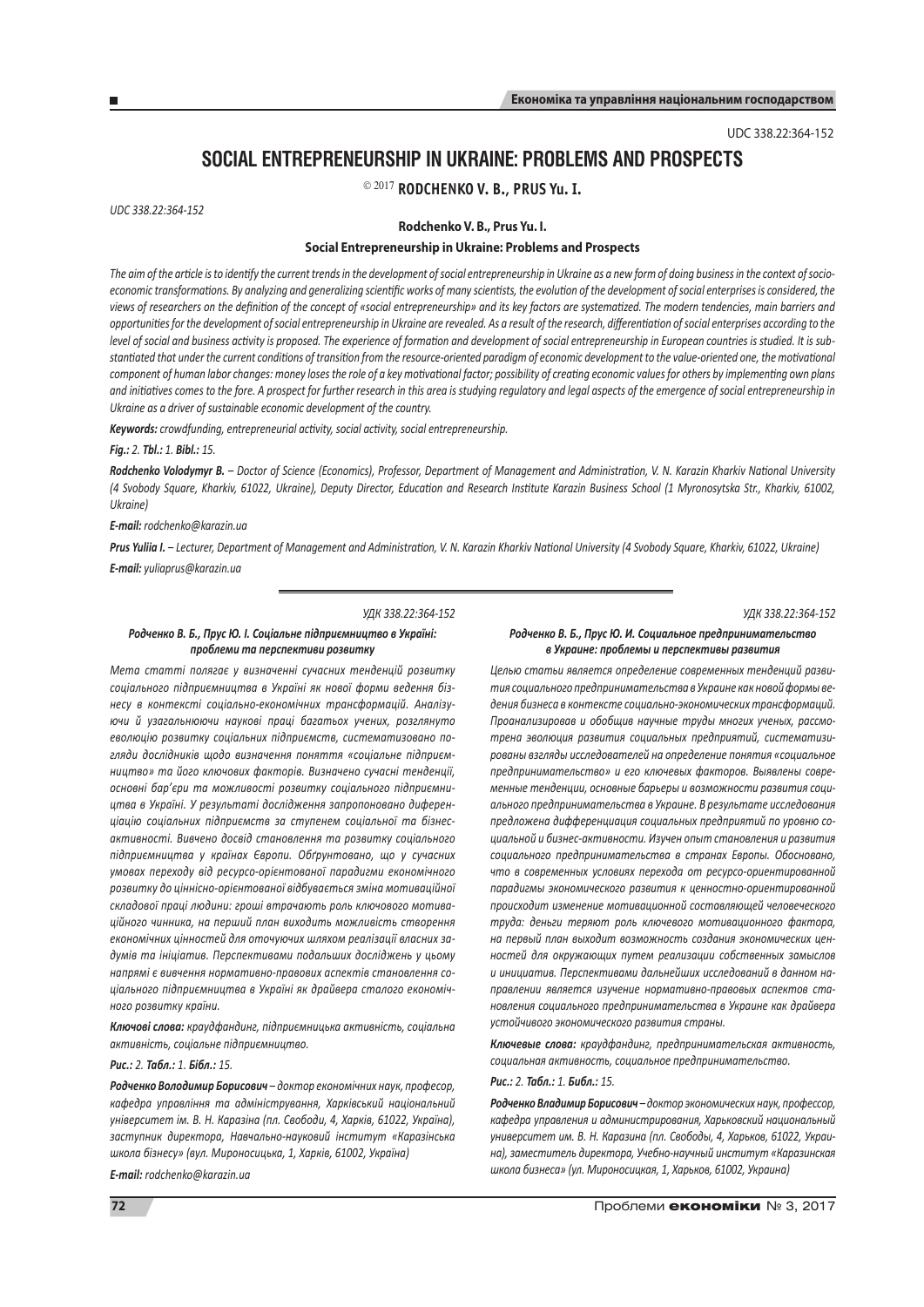*Прус Юлія Ігорівна – викладач, кафедра управління та адміністрування, Харківський національний університет ім. В. Н. Каразіна (пл. Свободи, 4, Харків, 61022, Україна)*

*E-mail: yuliaprus@karazin.ua*

*E-mail: rodchenko@karazin.ua*

*Прус Юлия Игоревна – преподаватель, кафедра управления и администрирования, Харьковский национальный университет им. В. Н. Каразина (пл. Свободы, 4, Харьков, 61022, Украина)*

*E-mail: yuliaprus@karazin.ua*

**Problem statement.** Under conditions of market transformation of economy a state's ability to perform its social functions properly is limited. In this connection, attracting businesses to solve urgent social problems has become more and more relevant. However, does business really do something in order to prevent the current challenges that can destroy the world (global warming, shortage of fresh water, etc.) in order to take care of the environment and people working for it? A common answer to this question is corporate social responsibility that is an effective tool for improving the current situation. For example, «Philip Morris» and «British American Tobacco» are socially responsible companies supporting development of education, environmental improvement and development of the locations in which they are involved. However, they continue to make profit by producing tobacco.

According to professor at Harvard University, one of the authors of the concept of «creating shared value» (CSV), M. Porter, social issues are most important to business today, they should be the key factors that determine the prosperity and wealth of the organization [15].

Nowadays the world focuses on finances, they are measure of success and impact. Undoubtedly, solving social problems requires a lot of money; however, the constant accumulation of money can't be a real mission of activities of companies nowadays. There is another approach to resolve the situation – volunteering. Some people are willing to donate their own free time just to make this world a little better. They realize that each of them must be involved in solving social problems and begin to act at a local level. However, what is going to happen when these people get the scaling tool and, most importantly, what this tool is? Experience of developed countries (the UK, Canada, the USA, France, Sweden) confirms that this effective tool is the development of social entrepreneurship.

According to A. O. Kornetskyy, Associate Professor at University of Customs and Finance (Dnipro, Ukraine), scholar of Fulbright Faculty Development Program (DePaul University, Chicago), some day only social entrepreneurship will exist in the world. You will be pleased to think of a business that solves a social problem but at the same time allows making money. You are even willing to give up part of your profit if this part will really change anything for the better. You are ready to do social business but something is missing. Now we lack confidence in each other, we expect that we will be deceived or blocked. Confidence comes in communication and the topic of social entrepreneurship goes far beyond classic business. It includes not only business issues but also issues of ethics, morality, psychology, and motivation. Social entrepreneurship is evolution of business into something more. Such entrepreneurs are drivers of changes [14].

**Analysis of recent researches and publications.** The phenomenon of social entrepreneurship is often associated with achievements of economists and sociologists. Theoretical methodological and applied aspects of development of social enterprises is studied by foreign scientists such as T. Arctaedius, E. Wilson, G. Dees, P. Drucker, J.-L. Laville, M. Kramer, D. North, M. Porter, M. Walzer, J. Hausner, R.Szarfenberg, etc.

For example, yet in the early 20th century a world-renowned manager, father of the automotive industry H. Ford in his book «My life and work» noted that the highest use of capital is not to make more money, but to make money do more for the betterment of life. Until we solve social problems in our industry we won't be doing our basic job. We won't be able to serve to the utmost [12].

During the panel discussion «Intro 2017: The man of the future» at Lviv Business School of Ukrainian Catholic University, T. Arctaedius, founder of the Center for Social Entrepreneurship Sweden stressed that social entrepreneurship is more likely to be successful than traditional business. The reason for this is people. It's good to have an idea, but it's important to realize it, you should believe in it. Under such circumstances social enterprises have an advantage, because it's easier to work when you have passion and enthusiasm [2].

Ukrainian scientists – A. Arapetyan, V. Geyets, N. Holubiak, M. Dolishnyi, O. Kiryayeva, A. Kornetskyy, V. Nazaruk, M. Naumova, V. Udodova, etc. – focus on the issues of differentiation of social business and social entrepreneurship, definition, identification of applied aspects of public-state partnership, role of social policy, innovation potential of social entrepreneurship, international experience and practice of implementation.

Manager of the social investment program «Western NIS Enterprise Fund» V. Nazaruk is convinced that social entrepreneurship becomes a fashionable trend in Ukraine, since it is discussed at various events and attracts many NGOs initiative groups or just active people. Using entrepreneurial approaches to solving social problems allows depending less on the state budget, which is sorely lacking, and ensures quite a sustainable development for vulnerable groups of society. It brings the development of social entrepreneurship in Ukraine to a new level [4].

Founder of the charity shop «Laska» A. Uvarova is sure that social entrepreneurship is a driver of economic development in the future because today people are guided by emotions and social business can give them emotions. According to her observations, people come from the corporate sector to the charity shop «Laska» to find a job because they are looking for emotions, not money, since they have already made enough money. People are willing to work for lower wages, with irregular schedule and as a consequence want to create their own business [2].

At the same time issues of analyzing the current state of social entrepreneurship in Ukraine and its promotion still remain unresolved and require a thorough study.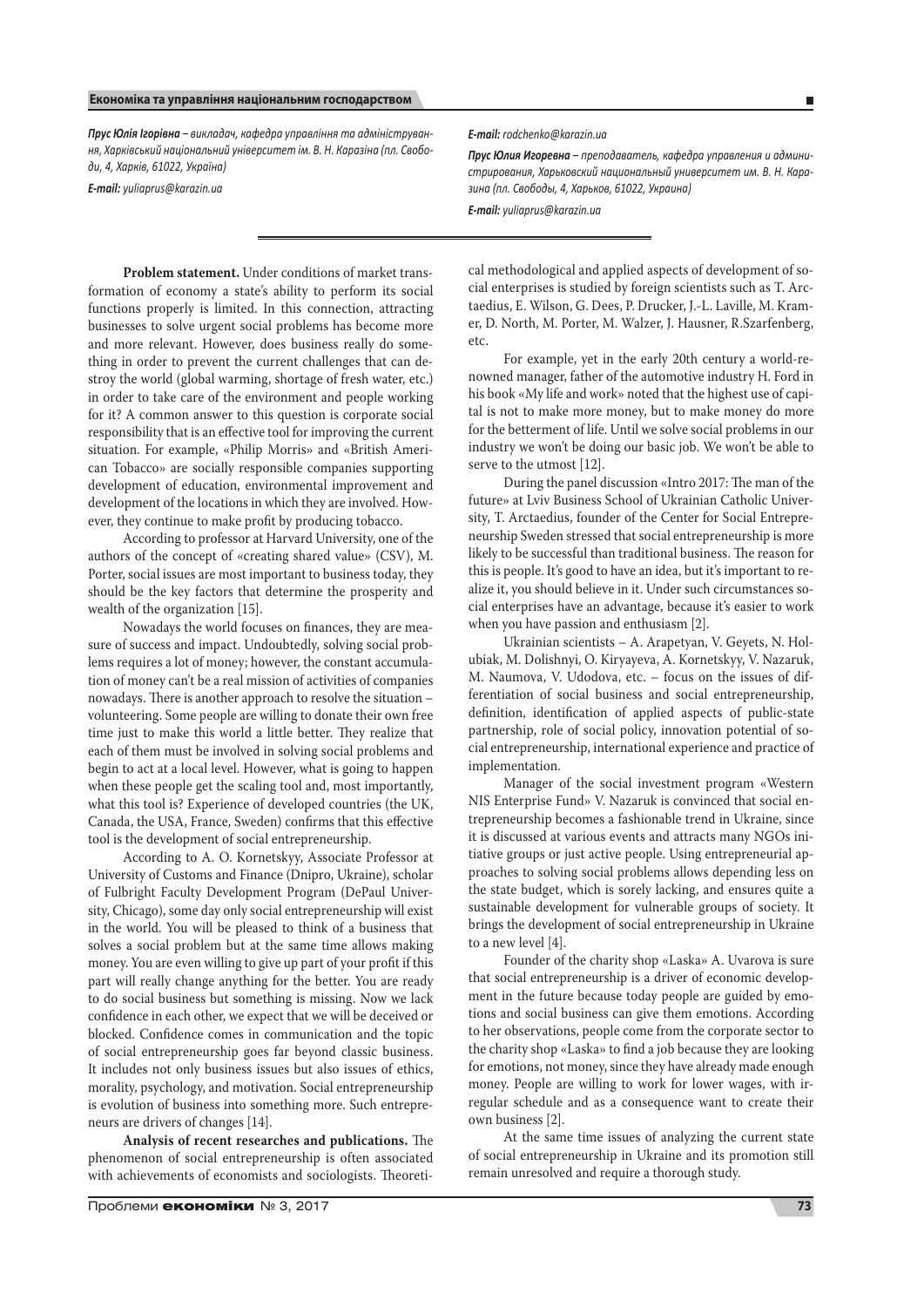# **Економіка та управління національним господарством**

**The aim of the research** is analyzing modern trends of development of social entrepreneurship in Ukraine as a new form of business in the context of socio-economic transformation.

**Presentation of basic material of the research.** The cooperative movement was the impetus for the development and research of social enterprise in the late 1980s in Italy. Thus activities of social cooperatives were regulated at the legislative level and divided into two groups: cooperatives providing services in health care, education, care for the elderly and disabled; cooperatives providing employment services to vulnerable groups of people. Their activities were associated with identifying and solving urgent social problems of a wide range of people, which became a socio-economic and legal innovation in the country.

First successful social entrepreneurs were J. Durand, M. Silbert, J. Dalton, M. Yunus.

For example, J. Durand began working with seven mentally retarded people in 1964. Today it is Minnesota Diversified Industries — a social enterprise that provides jobs for more than 500 invalids. In 2000 the company announced its annual income of USD54 mln which comprises only half a million of funds received from grant makers [1].

In 1963 J. Dalton established Pioneer Fellowship House for alcoholics. Each resident of the house has to pay \$25 per week for housing and apartment services, keep up with household chores and attend evening meetings. Nowadays Pioneer Human Services (PHS) has more than 5,000 clients a year, employs 900 staff and has an annual budget of about USD55 mln [11].

It should be noted that in Ukraine the cooperative movement (today it is called social entrepreneurship) started in the west of Ukraine with the company Prosvita in 1868. Representatives of this company, when organizing a network of reading rooms, simultaneously established at them the first simple outlets, shops and savings partnerships [1].

For the first time the term «social entrepreneurship» can be found in scientific publications by B. Drayton, the founder of the largest international organization Ashoka, in 1972. He defines social entrepreneurship as an innovative approach that allows individuals to solve serious social problems faced by their community. The activity of a social entrepreneur is in recognizing the situation when a part of society is restricted in its development and removing the restrictions [5, p. 35].

The definition of social enterprise by American Professor G. Dees is most common in foreign scientific literature. He identified five factors that determine social entrepreneurship:

- assuming the mission of creating and maintaining social values;
- identifying and using new opportunities for implementation of the chosen mission;
- implementing the processes of continuous innovation, adaptation, and learning;
- decisive actions not limited by available resources;
- high responsibility of an entrepreneur for performance of his/her activity both directly to customers and society [5, p. 36].

According to J. Dees, the purpose of enterprise is creating the best value for its customers while the main goal of social entrepreneurship is finding and implementing opportunities for identifying and satisfying social needs as well as their changing.

In our opinion, social entrepreneurship can be understood as a balance of social objectives and a commercial component. Money isn't a goal but it's a tool for achieving social objectives that allows an entrepreneur to remain stable and constant independent of donor inflows.

In theoretical and applied aspect it is necessary to distinguish the term «social entrepreneurship» and «corporate social responsibility» by degree of social and business activity (Fig. 1).



### Criteria of social entrepreneurship

# **Fig. 1. Differentiation of social entrepreneurship by degree of integration of social and business activity**

*source:* developed by the authors based on [7; 10; 11]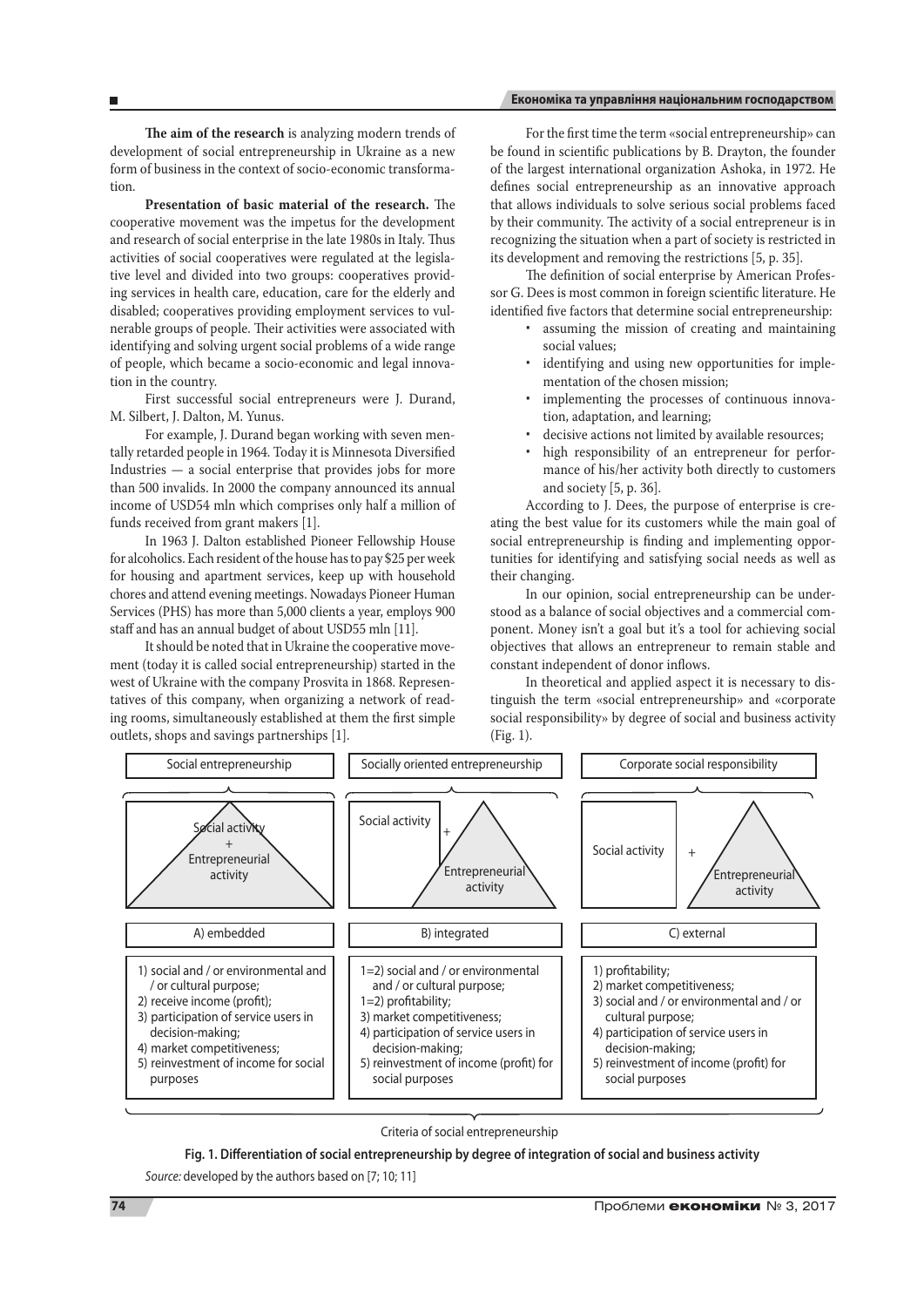Business that implements the social function only at the level of social responsibility (1C) includes companies whose main mission is a commercial entrepreneurship and that support social projects within sponsorship or other forms of cooperation. Such companies belong to the group of «socially responsible».

For «socially oriented» companies (1B), their business is partially integrated with social activity, and their social mission, along with the commercial purpose, aims to achieve certain social objectives (employment of disabled persons, resolution of social problems by creating enterprises to reduce unemployment, etc.).

The companies that belong to the group of «social entrepreneurship» (1A) are most socially active. These are the companies the primary mission of which is achievement of social effect and profit is a means to perform this mission. Recently these companies are created primarily in the segment of small business. Their mission is the social adaptation of vulnerable groups of people, maintaining and updating of cultural heritage, educational services, etc.

In Ukraine the terms «social entrepreneurship» «social enterprise» and «social economy enterprise» are not approved legally. Thus we can conclude that officially there are no social enterprises and social entrepreneurship in Ukraine. However, there are principles in different regulatory and legal sources that allow creating enterprises that by international standards can be classified as social ones [8]. Most social enterprises of Ukraine provide jobs for target groups with which they are connected by their main activity. The main purpose of their activities is achievement of positive financial and social benefits by investing [5]. The interest in social entrepreneurship appeared in Ukraine in the early 2000s, but entrepreneurs still don't fully understand its potential for themselves and for solving social problems.

According to manager of the social investment program «Western NIS Enterprise Fund» V. Nazaruk, for the last three years in Ukraine there has been a boom of social entrepreneurship that is caused by the economic and social situation in the country. However, for Ukraine such enterprises still remain a novelty [4].

In European countries this sector exists for a long time and is well developed. For example, there are about 100,000 social enterprises with more than 2.5 mln employees in Germany. For comparison this is three times more than in the sector of automobile production that employs 750,000 workers [10].

In the UK social entrepreneurship appeared in 1844 but, similar to Ukraine, over the past three years it has found a new lease of life. Nowadays the country has about 70,000 of social enterprises. Their contribution to the economy is GBP 24 bln a year, which it is about 9.0 % of GDP [10].

According to project «SELUSI» aimed at exploring more than 600 social enterprises in Europe, the main areas of their activity are social services (16.70 %); employment and learning (14.88 %); environmental protection (14.52 %); education (14.52 %); economic, social development, and community development (14.34 %); culture, art, and recreation (7.08 %); health care (6.90 %); housing (2.72 %); business associations (2.00 %); legislation, advocacy, and policy (1.63 %); and others (4.72 %) [3].

Today in Ukraine there are about 700 enterprises that can be classified as «social entrepreneurship». The most famous among them are the bakery «Gorikhovyi dim», the tourist club «Manivtsi», the pizzeria «Pizza Veterano», Lviv candle manufactory, the family club «Territory of development», the rehabilitation center «RID-Rekaveri», the charity shop «Box of good things», the Recreation center for children from the Eastern Ukrainian regions and the local community, etc.

During II Ukrainian Forum of Social Entrepreneurs in Kiev, which took place on 16 November 2016, it was established that the largest number of employees at social enterprises is about 100 people, in many of them the number of volunteers exceeding the number of employees [13].

The only source of funding for almost half of social enterprises is commercial activity. There are companies whose activities are funded by grants but their number doesn't exceed 50.0 %. 1/5 of social enterprises in the country are supported by credit means. The quarter of social enterprises emphasize that the main source of their funding is the own funds of the founder [13].

Some social enterprises are financed by crowdfunding that provides for collective cooperation of people (donors), who voluntarily pool their money as a rule through Internet, in order to support efforts of other people or organizations (recipients).

Today in Ukraine there is only one site of the kind — «Spilnokosht – crowdfunding in Ukraine». It is a contribution to the development of a strong and open society where one can raise money for a project, find start-up capital for social business, money to develop an invention or make a movie.

Using this platform 132 social projects totaling UAH 8.72 mln were implemented successfully and 12 projects are expected to be implemented [9, p. 73].

Today only few companies publish reports on their websites, though a successful business starts with announcing results of its activities. Only 34 social enterprises provided information about their profit in 2015, and 18 ones in 2014. The largest profit is USD2.8 mln and the lowest is UAH5.5 ths [13].

According to the Catalog of social enterprises, the activity of Ukrainian social enterprises concentrates mainly in the sphere of services – almost 67.0 % of enterprises (education, sports clubs, tourism, tire servicing (as a rule, such activity doesn't require considerable financial investment in its starting up); then the combination of production of goods and provision of services – 26.0 % follows (light industry and psychological assistance, production of Ukrainian souvenirs, vocational and technical training / activity of driver training schools, social assistance without providing accommodation for the elderly and disabled). Only 7.0 % of enterprises are engaged in production activities (nutrition, printing, agriculture) (Fig. 2) [8].

According to study [8], attractive forms of management for social entrepreneurship in Ukraine are NGO + individual entrepreneur (28.0 %), NGO (26.0 %), individual entrepreneur (15.0 %), limited liability company (13.0 %), enterprise of association of citizens (13.0 %), charitable foundation (2.5 %), and private enterprise (2.5 %).

Founder of the charity shop «Laska» A. Uvarova states that today the most relevant area for development of social

Проблеми економіки № 3, 2017 **75**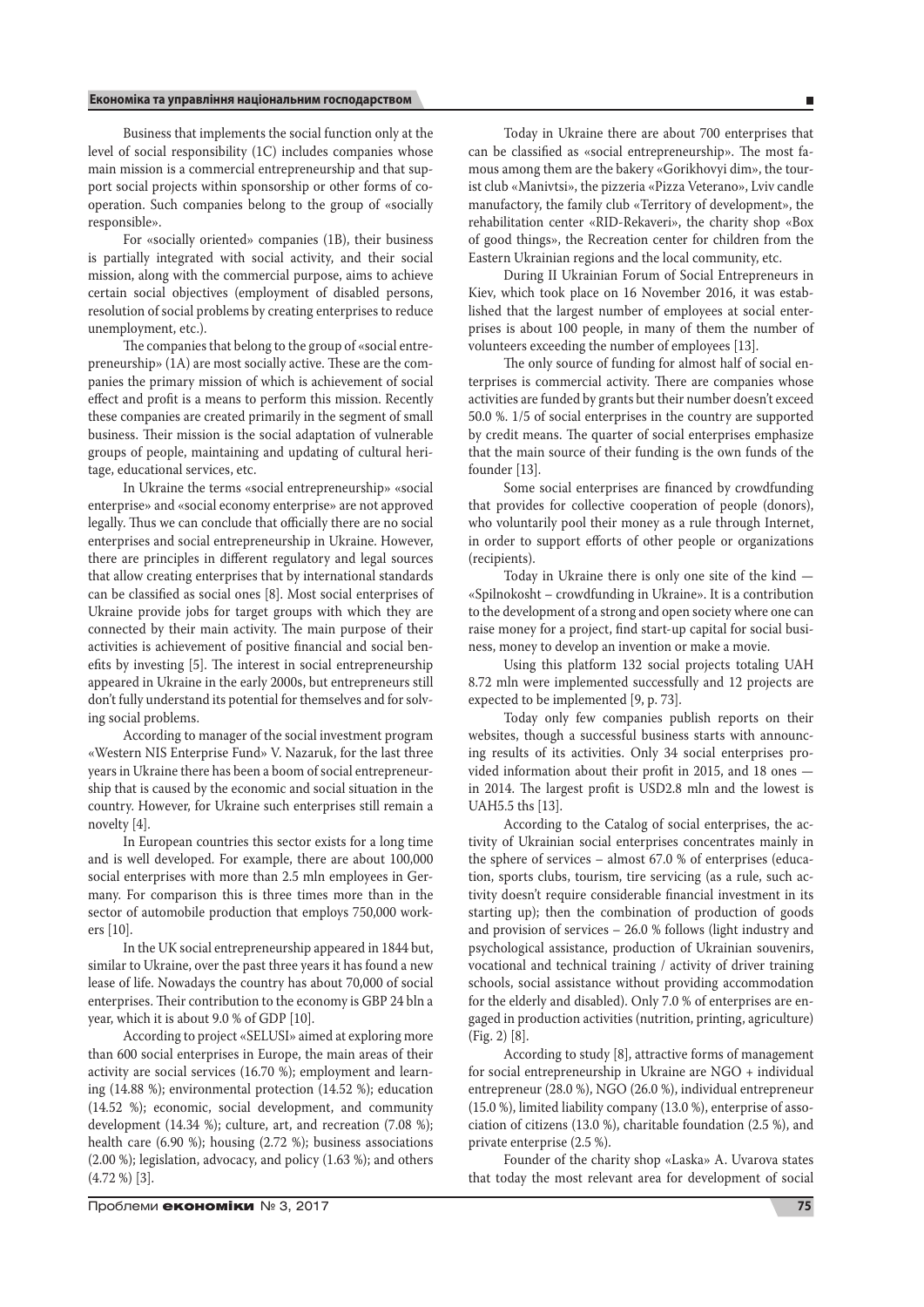

**Fig. 2. Classification of Ukrainian social enterprises by spheres of activity, %** 

*source:* developed by the authors based on [8]

entrepreneurship in Ukraine is environment, in particular recycling. Also community development and assistance to people with disabilities, their attraction to work are popular in Ukraine [2].

The analysis of achievements of Ukrainian scientists on the study subject and interviews with social entrepreneurs provided an opportunity to highlight the barriers to social entrepreneurship in Ukraine (Tbl. 1).

**Table 1**

| The main barriers to the development of social entrepreneurship in Ukraine |  |
|----------------------------------------------------------------------------|--|
|----------------------------------------------------------------------------|--|

| <b>Classification group</b> |             | <b>Characteristics of barriers</b>                                                                                                                                                                                                     |
|-----------------------------|-------------|----------------------------------------------------------------------------------------------------------------------------------------------------------------------------------------------------------------------------------------|
| <b>Fxternal</b>             | Legislative | · imperfect legislative base in the field of social entrepreneurship;<br>limitation of legislatively defined organizational and legal forms of social enterprises;<br>٠<br>• complicated process of registration of social enterprises |
|                             | Social      | · misunderstanding of the nature and role of social enterprises by the public;<br>• uncertainty of consequences of privatization of public and social services                                                                         |
|                             | Economic    | · lack of financial support from the state;<br>lack of financial support from corporate business;<br>٠<br>lack / small amount of tax incentives for social enterprises;<br>• system of small businesses crediting                      |
|                             | Regulatory  | • critical level of bureaucracy;<br>• corruption;<br>• lack of mechanisms to support the creation and development of social enterprises                                                                                                |
| Internal                    | Financial   | • lack of funds for startups;<br>slow return on investment;<br>· increased financial risks;<br>· limited financial resources                                                                                                           |
|                             | Staffing    | · lack of entrepreneurial experience;<br>low level of workers' skills;<br>٠<br>• consideration for the requirements / creation of conditions for disabled                                                                              |
|                             | Managerial  | lack of coordination between social enterprises as well as between organizations of the<br>third sector:<br>• lack of skills for management of social enterprises                                                                      |

*source:* developed by the authors based on [7; 10; 11]

In addition, according to director of the municipal NGO «Narodna dopomoha – Lviv» and founder of social bakery «Horikhovyi Dim» (Walnut House) Yu. Lopatynskyy, the main problem in the development of social business in Ukraine is the lack of entrepreneurial education for those who create it. If business schools opened doors for startupers of social entrepreneurship it would be a significant step forward [11].

In view of the above mentioned, it should be noted that there are examples of successful cooperation of social enterprises and business schools in Ukraine. For instance, at educational and scientific institute Karazin Business School of V. N. Karazin Kharkiv National University there opened a series of free courses for social startupers on the basics of starting and doing business, and the School employees provide mentorship support for social projects. On 25 May 2017 the «CASERS.org» project – a service ensuring interaction between young professionals and business – won the national competition of e-democracy projects «Egap Challenge Demo-Day on iForum – 2017».

In contrast to the barriers to the development of social entrepreneurship, it seems appropriate to bring 5 great opportunities for its development in Ukraine that are singled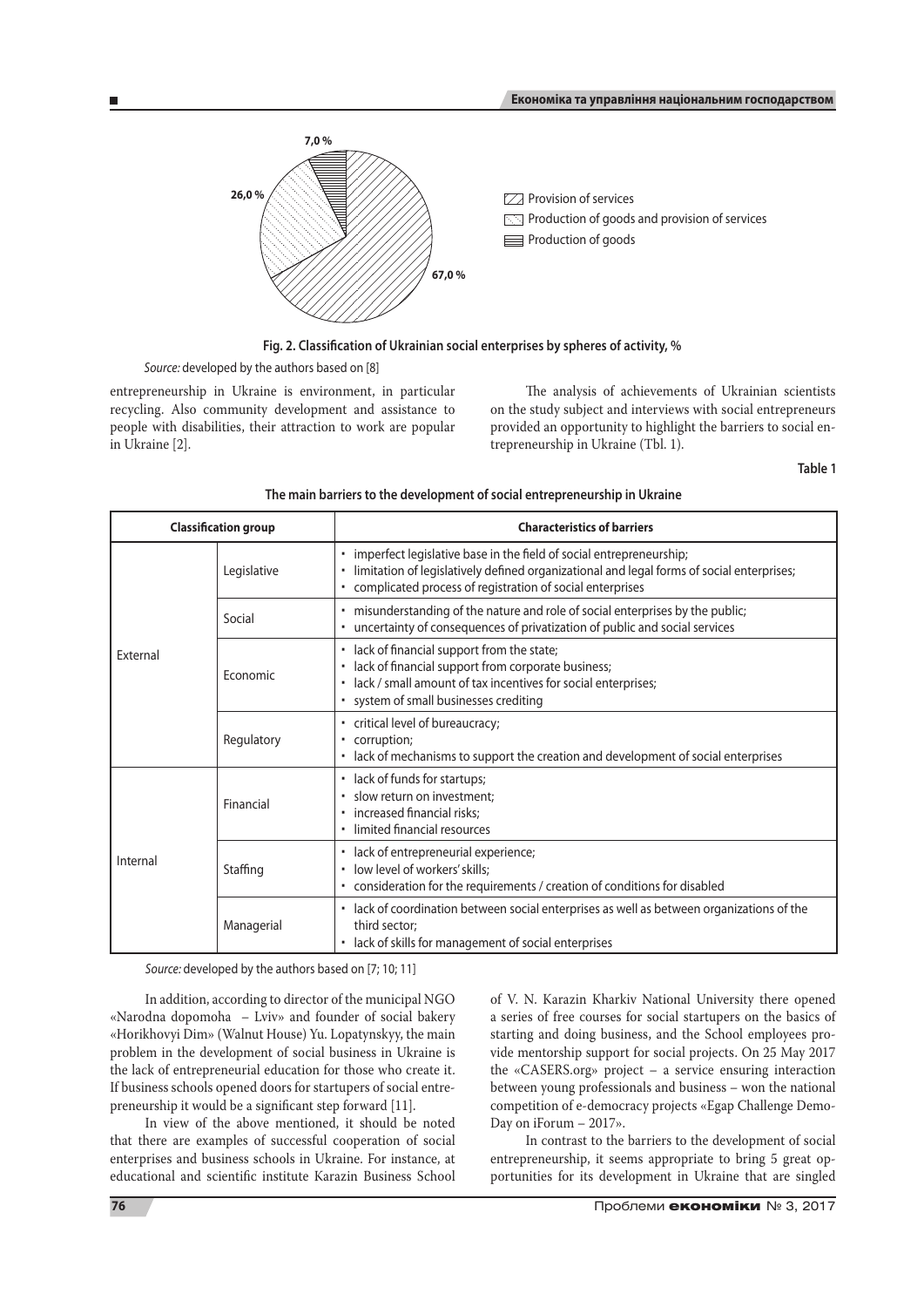out by experts from the All-Ukrainian Resource Center for the Development of Social Entrepreneurship «Social Initiatives», including [4; 7; 13]:

- lack of government regulation and laws that would restrict social entrepreneurship within specific areas. There is a great opportunity to choose the most suitable organizational and legal form for social enterprise. Therefore, the germ of a social enterprise can evolve from a commercial project of NGO to a public joint-stock company;
- availability of resources that are not involved in traditional business (especially human resources – unprotected and vulnerable members of society: the disabled, HIV-positive people, elderly people, ethnic minorities, etc);
- interest of big business in outsourcing that contributes to small business development;
- growth of loyalty to products of social enterprises;
- support of social enterprises by foreign funds and organizations (the «Monsanto» fund, the international charity fund «Prosperity of Communities» (Heifer International), the United Nations Development Programme (UNDP), etc.).

**Conclusions.** Forming a multipolar world order under conditions of globalization and internationalization determines the transformation of the traditional economic concepts – transition from resource-oriented paradigm of economic development to value-oriented, where spiritual wealth and social values, changing attitudes to material wealth, awareness of the role of economic benefits as a means of achieving a high level of social standards acquire a paramount importance. One of the dominant trends of the modern economy is related to humanization process of social and economic life as the way to progress and a prerequisite for human survival. Humanization of economy implies increasing the influence of morals and morality on it, recognition of the intrinsic value of the human person, ensuring individual rights and freedoms.

Under such conditions the motivational component of labor changes: money is losing its role of a key motivational factor, the ability to create economic value for others by implementing own ideas and initiatives is of priority. According to independent polls by the portal «Management.com.ua», 800 employees of the largest Ukrainian companies (National Joint-Stock Company «Naftogaz of Ukraine», State Enterprise «Energorynok», Public Joint-Stock Company «ArcelorMittal Kryvyi Rih», Limited Liability Company «ATB-Market», Limited Liability Company «TEDIS Ukraine», etc.) only 12.0 % of the respondents considered the main motivating factor of their performance a cash reward [6].

According to experts from British edition «The Guardian», the transformation of the structure of factors motivating human activity is caused by the spread of the trend of demonstrative production, which involves worshiping work for the sake of service to society. Under modern conditions the ability to create economic value for others becomes a symbol of class power, and one of the effective tools for implementing such opportunity is social entrepreneurship.

The rapid development of social entrepreneurship in Ukraine, which has been observed for the past three years in connection with the economic and social situation in the

Проблеми економіки № 3, 2017 **77**

country, necessitates updating the existing normative and legal acts, since today there are no government regulations and laws related to social enterprises and choice of new priorities for development of the country, regions, local communities that correspond to the dominant socio-economic trends.

In this regard in further studies it seems appropriate to analyze legal aspects of the formation of social entrepreneurship in Ukraine as a driver of sustainable economic development.

### **literature**

**1.** Арапетян А., Архипчук О. Чисті прибутки соціального підприємництва. *Практика управління*. 2008. № 7. С. 23–29.

**2.** Беловольченко Г. За соціальним підприємництвом майбутнє: експерти про благодійний бізнес у світі та Україні // ДивисьInfo. URL: http://dyvys.info/2017/03/30/za-sotsialnympidpryyemnytstvom-majbutnye-eksperty-pro-blagodijnyj-biznesu-sviti-ta-ukrayini/

**3.** Каталог соціальних підприємств України 2013 року/за ред. В. Назарук. Київ: Києво-Могилян. акад., 2013. 79 с.

**4.** Назарук В. Соціальні підприємства – новий тренд в Україні. URL: http://nv.ua/ukr/opinion/nazaruk/sotsialni-pidprijemstva-novij-trend-v-ukrajini-338577.html

**5.** Наумова М. Сутність соціального підприємництва та його роль у соціально-економічному розвитку суспільства. *Україна: аспекти праці.* 2014. № 4. С. 34–39.

**6.** Management.com.ua. URL: http://www.management. com.ua/

**7.** Швиданенко Г. О., Бойченко К. С. Розвиток підприємства: стратегічні наміри, ризики та ефективність: кол. монографія. Київ: КНЕУ, 2015. 231 с.

**8.** Романська О. Яке майбутнє у соціального підприємництва в Україні? // Національна платформа малого та середнього бізнесу. URL: http://platforma-msb.org/yake-majbutnye-u-sotsialnogo-pidpryyemnytstva-v-ukrayini/

**9.** Свинчук А. А. Фактори інтенсифікації та бар'єри розвитку соціальних підприємств. *Бізнес Інформ.* 2014. № 8. С. 162–168.

**10.** Соціальна відповідальність: навч. посіб./за заг. ред. А. М. Колота. Київ: КНЕУ, 2015. 519 с.

**11.** Соціальне підприємництво в Україні. URL: http://www. socialbusiness.in.ua/

**12.** Форд Г. Моє життя, мої досягнення. Київ: Наш Формат, 2015. 384 с.

**13.** Шаповалова Т. В. Соціальне підприємництво і фандрейзинг: навч. посіб. Київ: МФСА, 2016. 186 с.

**14.** Intro Talk: Як соціальне підприємництво змінює наше уявлення про бізнес? URL: https://ukr.lb.ua/blog/lviv\_bs/348714\_ intro\_talk\_yak\_sotsialne.html

**15.** Porter M., Kramer M. Creating Shared Value: How to reinvent capitalism – and unleash a wave of innovation and growth. *Harvard Business Review*. 2011. Vol. 89 (1/2). Р. 62–77.

### **REFERENCES**

Arapetian, A., and Arkhypchuk, O. «Chysti prybutky sotsialnoho pidpryiemnytstva« [Net income of social entrepreneurship]. *Praktyka upravlinnia*, no. 7 (2008): 23-29.

Belovolchenko, H. «Za sotsialnym pidpryiemnytstvom maibutnie: eksperty pro blahodiinyi biznes u sviti ta Ukraini« [Social